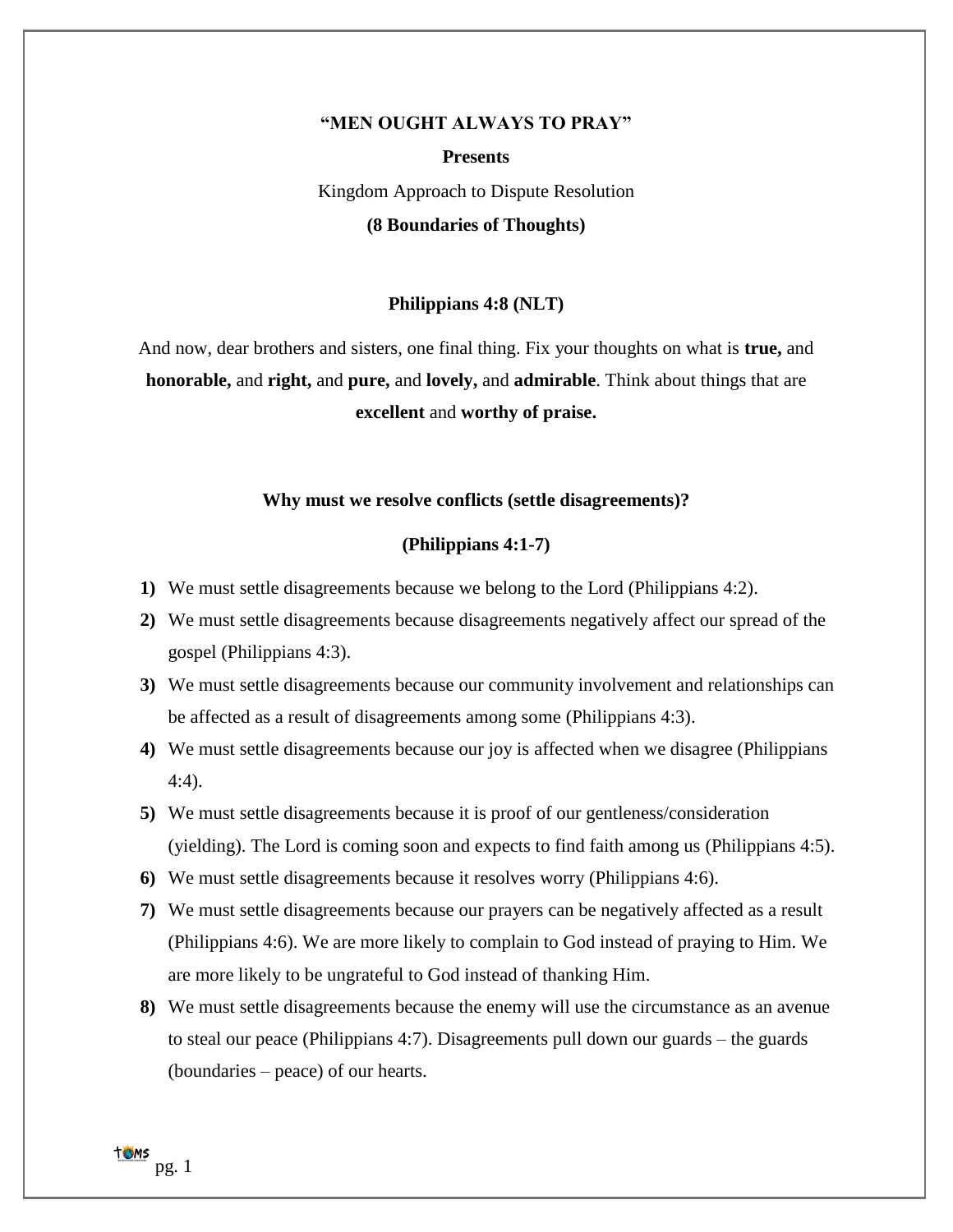### **1) True**

Greek word ["alēthē"](https://biblehub.com/greek/ale_the__227.htm) meaning unclosedness, unconcealedness, disclosure or truth.

- When we go through challenges, disagreements there is a tendency to focus on the "unknowns", "what ifs", "could it be", "maybe", etc.
- There is a general tendency to focus on the closed, concealed, which may eventually be untrue when discovered.
- Focus on what you are certain about and avoid focusing on possibilities that you cannot give an account for.
- This portion is not necessarily talking about truth as in the word of God rather *true*, as it accords with *fact* (*reality*).

# **Examples:**

- You might be falsely accused of stealing and everything around you points to the facts that you are innocent. Nevertheless, your opponent consistently accuses you of stealing. In circumstances like this, choose to fix your thoughts on the true facts, not the accusations.
- You might be falsely accused for miscommunicating, however, all the facts of the email thread proof you communicated correctly. In such situations, choose to fix your thoughts on the true facts, not the accusations.

# **2) Honorable**

Greek word "semnos" meaning holy and worthy of God.

- The word of God is Holy and worthy of God. There is a conscious effort required to think "the word" of God especially when our emotions are unstable.
- There is a cycle we must be conscious about **THINK. SPEAK. HEAR THINK. SPEAK. HEAR** – **THINK. SPEAK. HEAR.** This is so because our "thoughts" determine what we "say"; we then "hear" what we say and so on. "…Out of the abundance of the heart, our mouth speaks (Matthew 12:34 (NRS)). We hear what we say first even before the one whom we are speaking to.

**TOMS** pg. 2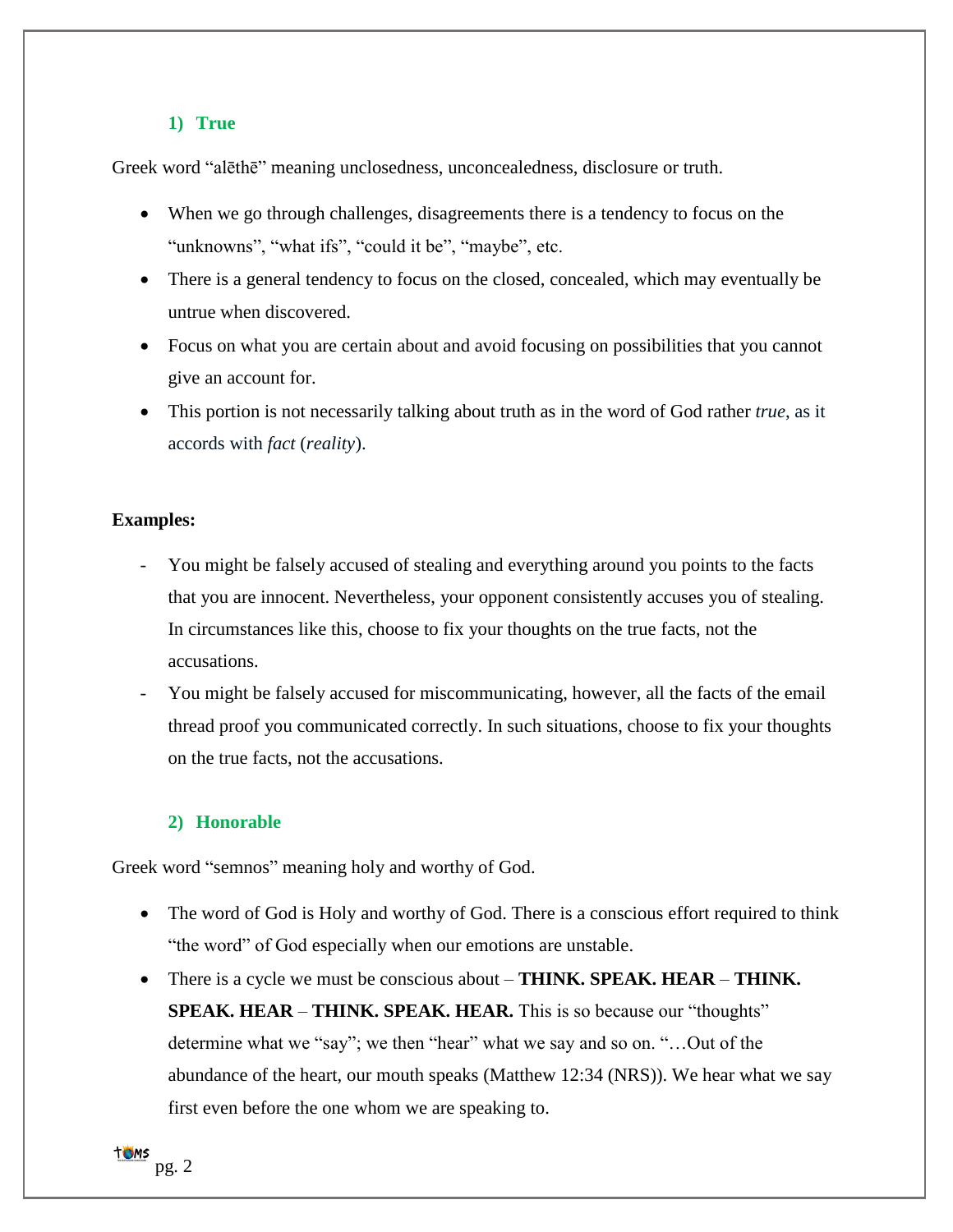• So, when we experience disagreements, there is a tendency to allow the evil one to flood our thoughts negatively, nevertheless, choose to think thoughts worthy of God (semnos). This will require acting consciously on our part.

## **Example:**

There is a tendency to mull over the negative words we hear being said to us. In this context of conflict resolution, when we mull over negative words, it dwells in our thoughts. Rather, choose to replace these negative thoughts with holy thoughts. Thoughts concerning what God's word says about you.

### **3) Right**

Greek ["dikaia"](https://biblehub.com/greek/dikaia_1342.htm) meaning correct, righteous (relates to *conformity* to *God's standard* ).

• When we think, we should make sure we think thoughts that are correct and at the same time in conformity with the Kingdom standards. In today's society, not every correct thought conforms with kingdom standards.

### **Example(s):**

Usually, when people disagree over a matter, it is correct to approach the other party in a very peaceful manner in order to resolve the disagreement (s). However, an instruction from the Father may require that you sit back and do nothing. Although a peaceful confrontation seems correct, it does not conform to the Kingdom standards at that given time.

### **4) Pure**

Greek "hagna" meaning free from ceremonial defilement, holy, sacred.

Think thoughts free from religion, rituals. Avoid thoughts that are "expected" to be thought given that situation. Rather, think thoughts that conform to the Kingdom standards.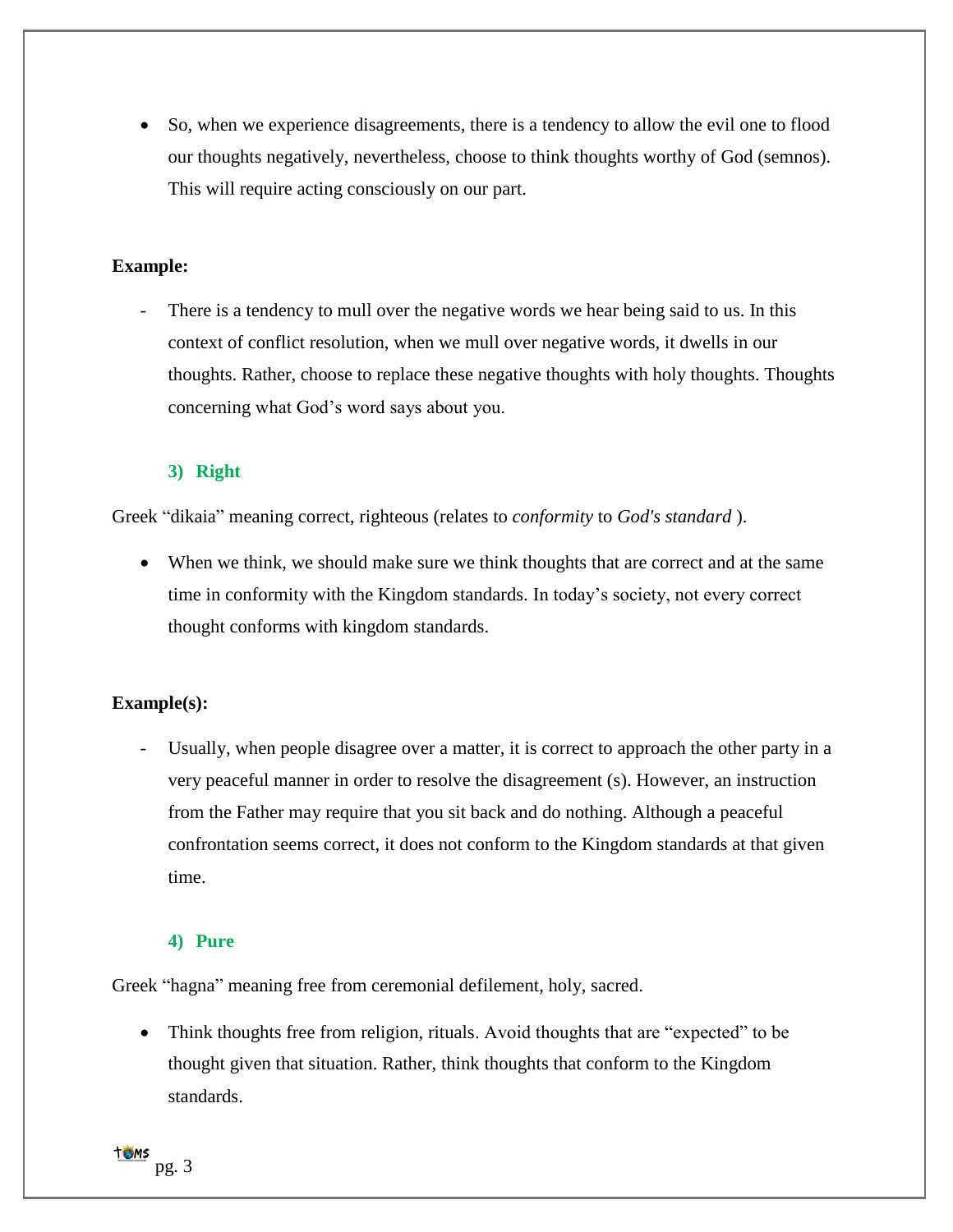### **Examples:**

- The expected thoughts of a person with a spouse who is cheating, is to consider cheating as well instead of trusting God.
- The expected thoughts of one failing an exam is to consider preparing for a repeat of the course instead of trusting God.
- The expected thoughts of one who was involved in a heated argument is to stop talking to the other person or "cut them off" instead of hearing and trusting God for His outcome concerning the situation.

# **5) Lovely**

Greek ["prosphilē"](https://biblehub.com/greek/prosphile__4375.htm) (used once in the bible) meaning pleasing, agreeable.

• In the dispute, were there things you all agreed upon that you would rather focus on, instead of focusing on something that is/was unpleasing and disagreed upon? If non, default to the word of God. Thinking about the word of God is agreeable and pleasing at all times.

### **Example:**

Some disagreements between individuals may still make room to identify areas for resolution. It could be one area only, nevertheless, choose to dwell on that aspect (one area) instead of all the negativities.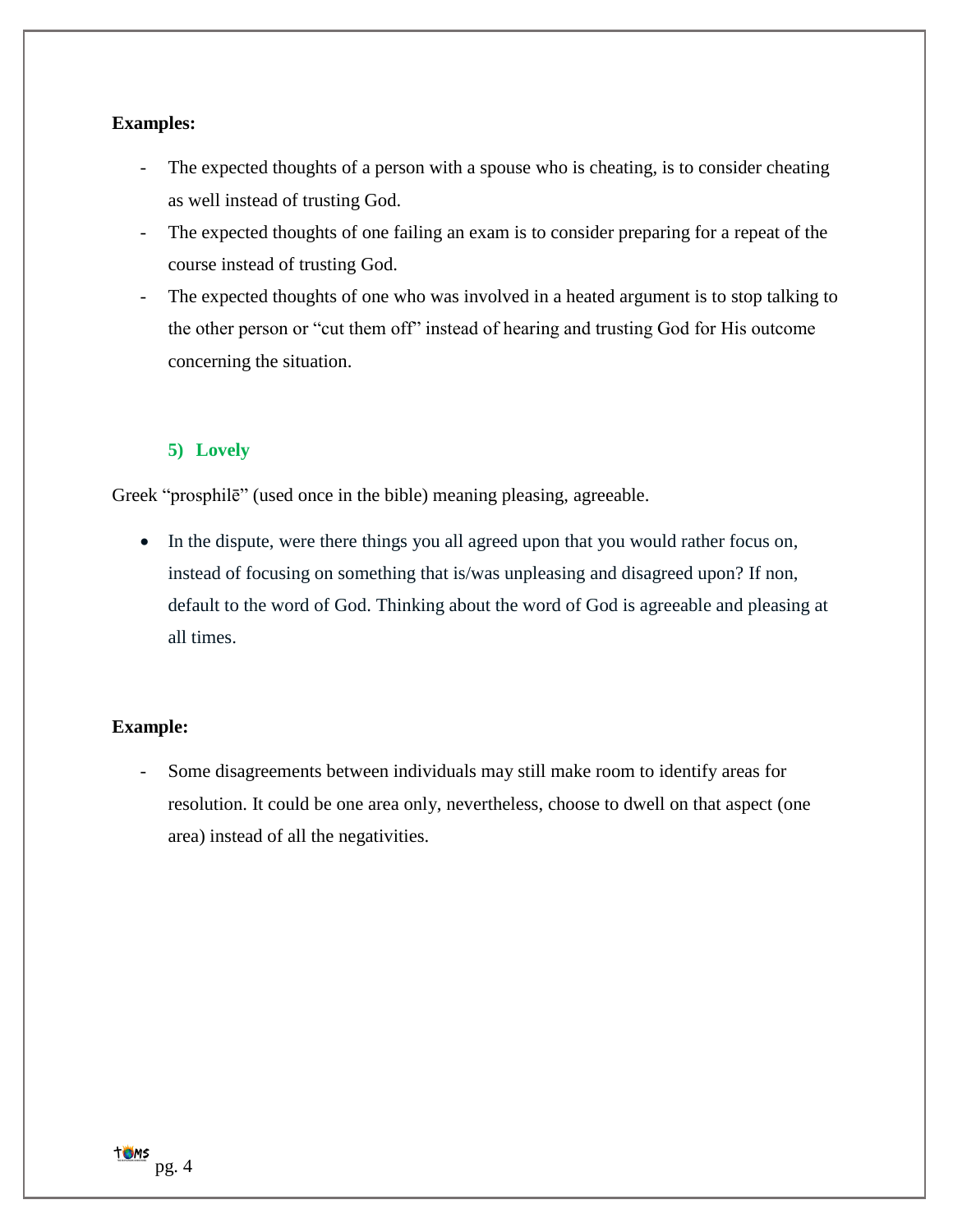# **Physical (Practical) Actions You Must Take**

### **6) Admirable**

Greek ["euphēma"](https://biblehub.com/greek/euphe_ma_2163.htm) meaning well reported of, spoken in a kindly spirit, laudable (an action, idea, or goal deserving praise and commendation), reputable.

• Negative reports are the reason for disagreements. So, in order to guard our hearts, choose to speak kind words, deserving, commendable, reputable words about the person.

### **Examples:**

- When you meet others, give a good report about the other person, speak in kind spirits, your actions about them should be commendable, your action towards them should be praise related.
- As much as possible, direct your praises about them, to them.

The only way to fulfill/satisfy this aspect of your thought is to act upon it rather than just thinking about it.

### **7) Excellent**

Greek [aretē](https://biblehub.com/greek/arete__703.htm) meaning moral goodness.

• Moral good, or moral ideal, is an action that reduces harm or increases good for moral agents, without causing unwanted harm to any moral agent. So if you can reduce the pain of someone suffering, and you do, you are acting on a moral ideal and doing a moral good (https://www.quora.com/What-is-moral-good).

#### **Example:**

-Find out what the person needs and buy a gift for them. It will not feel comfortable to do such an act but remember it is a command. This action will help reduce your suffering.

The only way to fulfill/satisfy this aspect of your thought is to act upon it, rather than just thinking about it.